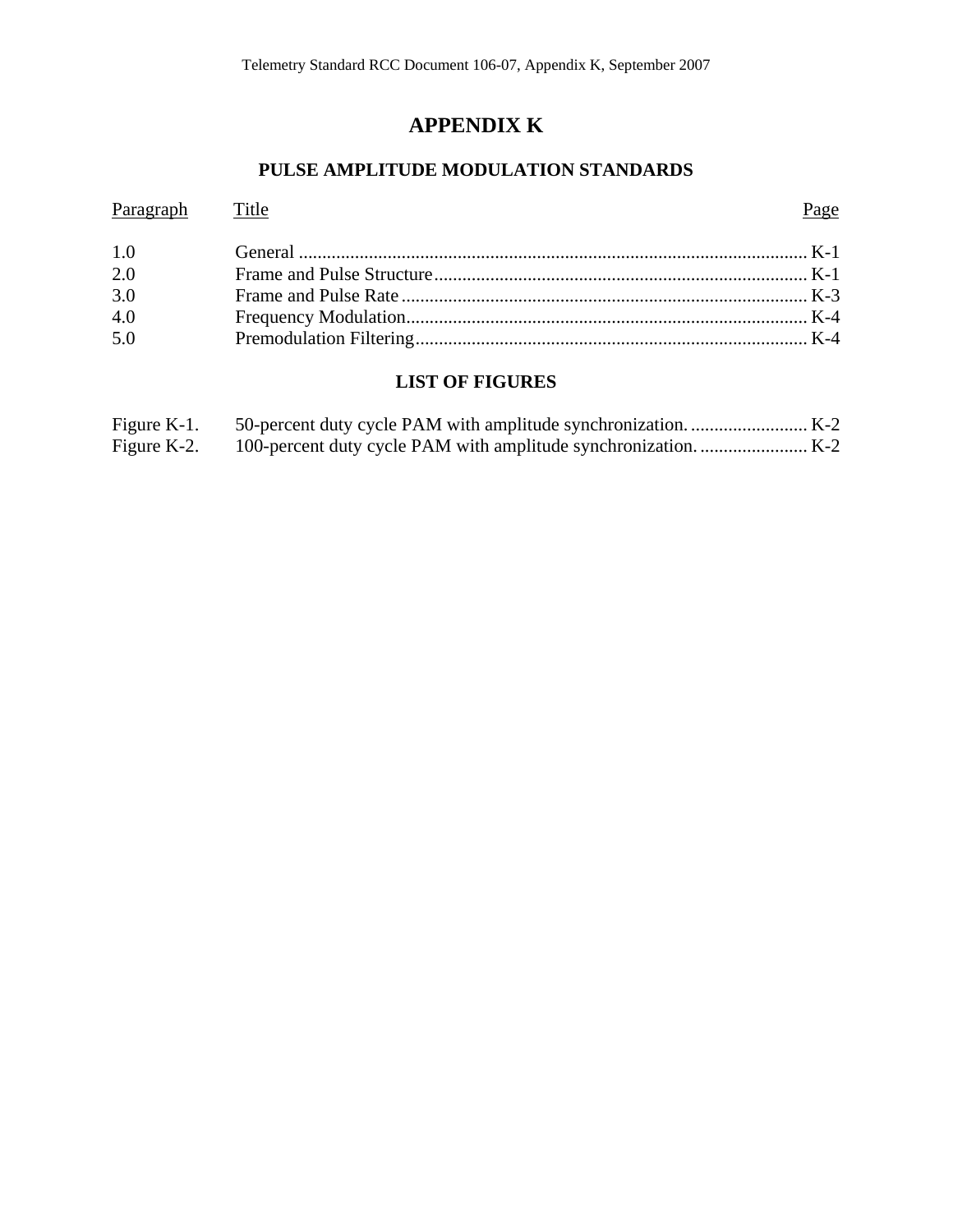This page intentionally left blank.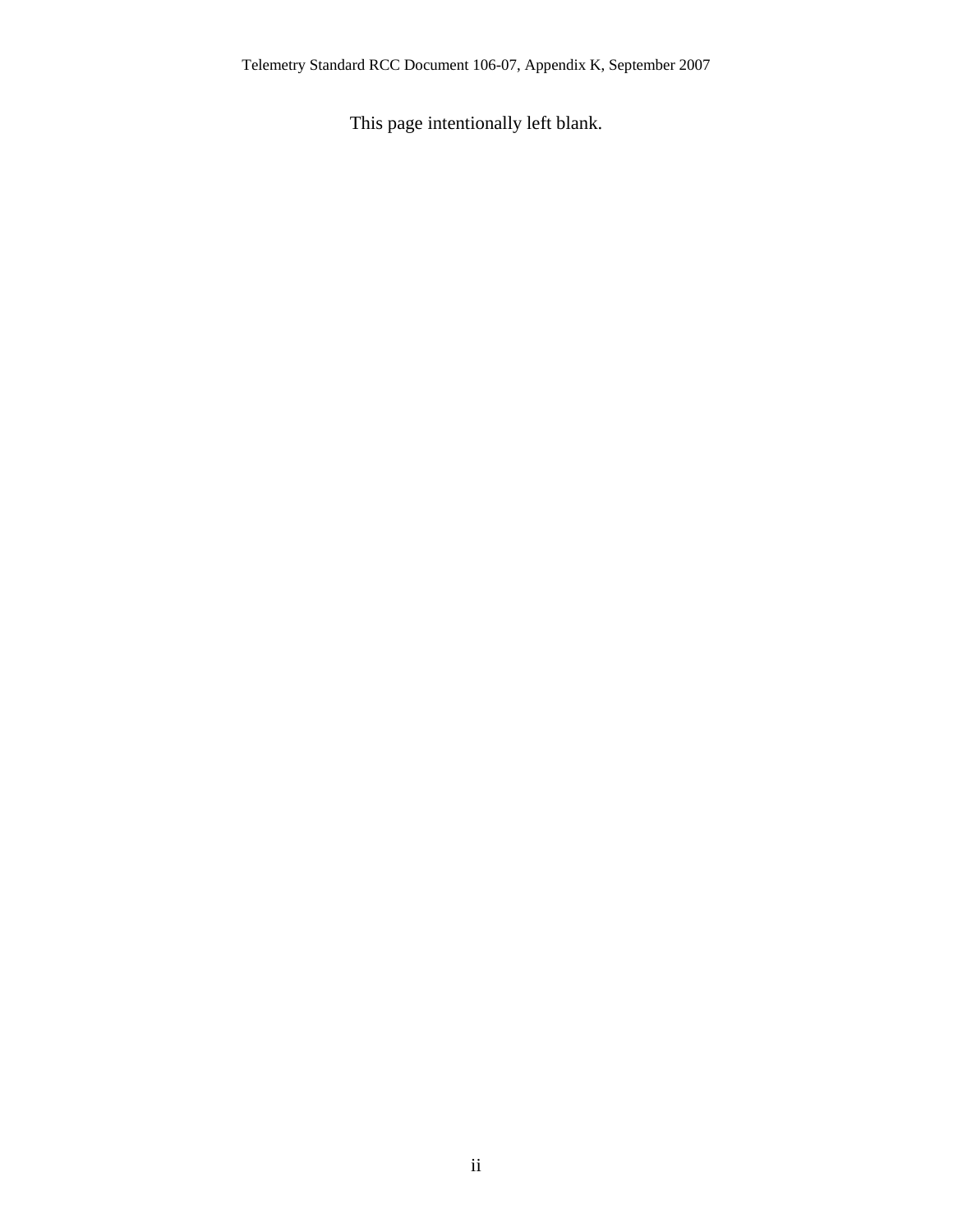# **APPENDIX K**

## **PULSE AMPLITUDE MODULATION STANDARDS**

#### <span id="page-2-0"></span>**1.0 General**

 This standard defines the recommended pulse train structure and design characteristics for the implementation of PAM telemetry systems. The PAM data are transmitted as time division multiplexed analog pulses with the amplitude of the information channel pulse being the analog-variable parameter.

#### **2.0 Frame and Pulse Structure**

 Each frame consists of a constant number of time-sequenced channel intervals. The maximum shall be 128 channel time intervals per frame, including the intervals devoted to synchronization and calibration. The pulse and frame structure shall conform to either Figure  $K-1$  or Figure  $K-2$ .

2.1 Commutation Pattern. The information channels are allocated equal and constant time intervals within the PAM frame. Each interval ("T" in Figures  $K-1$  and  $K-2$ ) contains a sample pulse beginning at the start of the interval and having amplitude determined by the amplitude of the measurand of the corresponding information channel according to a fixed relationship (usually linear) between the minimum level (zero amplitude) and the maximum level (full-scale amplitude). For a 50-percent duty cycle (RZ-PAM), the zero level shall be 20 to 25 percent of the full amplitude level as shown in Figure K-1. The pulse width shall be the same in all time intervals except for the intervals devoted to synchronization. The duration shall be either 0.5T  $\pm 0.05$ , as shown in Figure [K-1](#page-3-0), or T  $\pm 0.05$ , as shown in Figure K-2.

2.2 In-Flight Calibration. It is recommended that in-flight calibration be used and channels 1 and 2, immediately following the frame synchronization interval, be used for zero and full-scale calibration. For RZ-PAM, channel 3 may be used for an optional half-scale calibration, and for NRZ-PAM, the channel interval preceding channel 1 may be used for half-scale calibration if set to 50 percent.

2.3 Frame Synchronization Interval. Each frame is identified by the presence within it of a synchronization interval.

2.3.1 Fifty Percent Duty Cycle (RZ-PAM). The synchronization pattern interval shall have a duration equal to two information channel intervals (2T) and shall be full-scale amplitude for 1.5T followed by the reference level or zero baseline for  $0.5T$  (see Figure [K-1](#page-3-0)).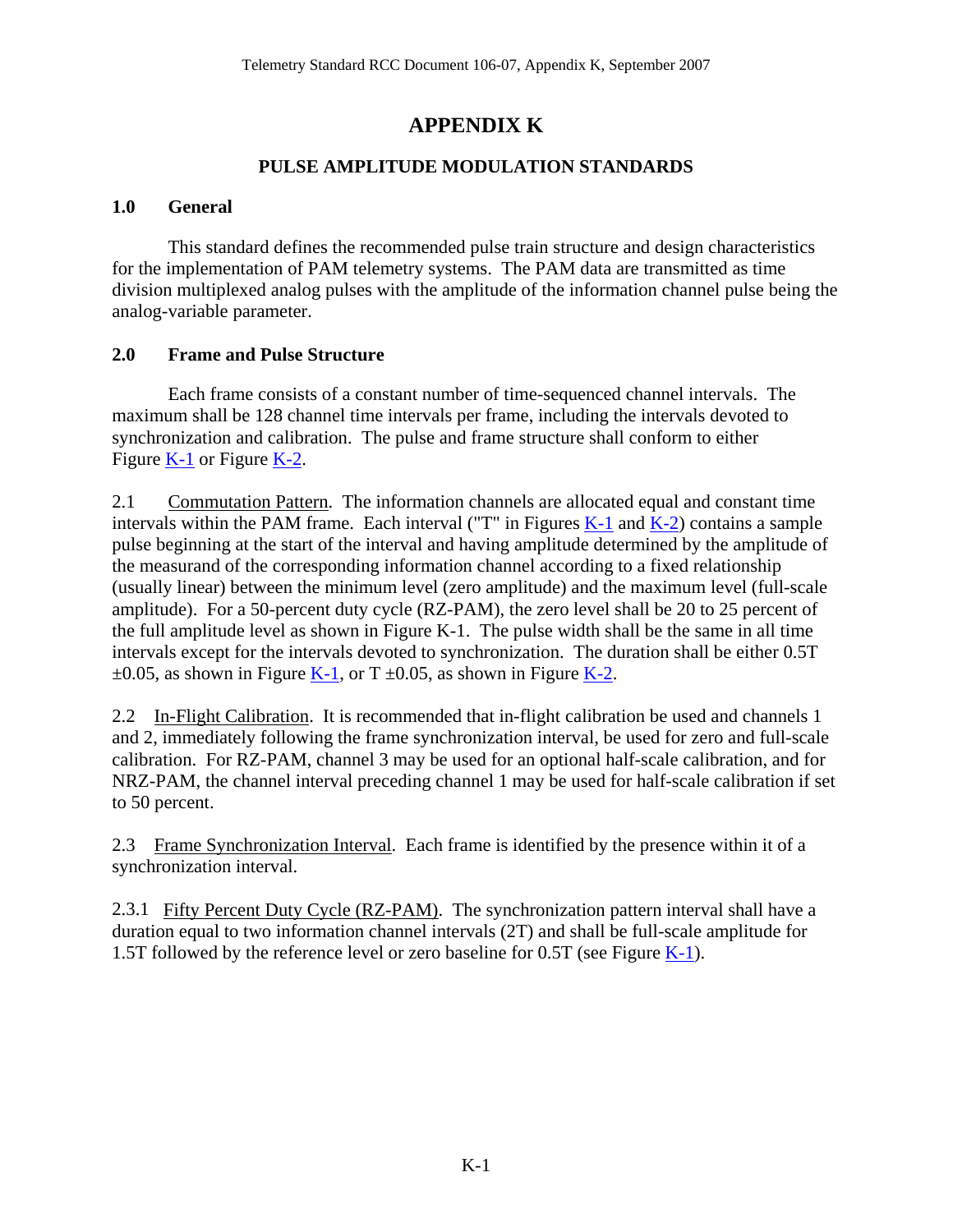<span id="page-3-0"></span>

Figure K-1. 50-percent duty cycle PAM with amplitude synchronization.





Figure K-2. 100-percent duty cycle PAM with amplitude synchronization.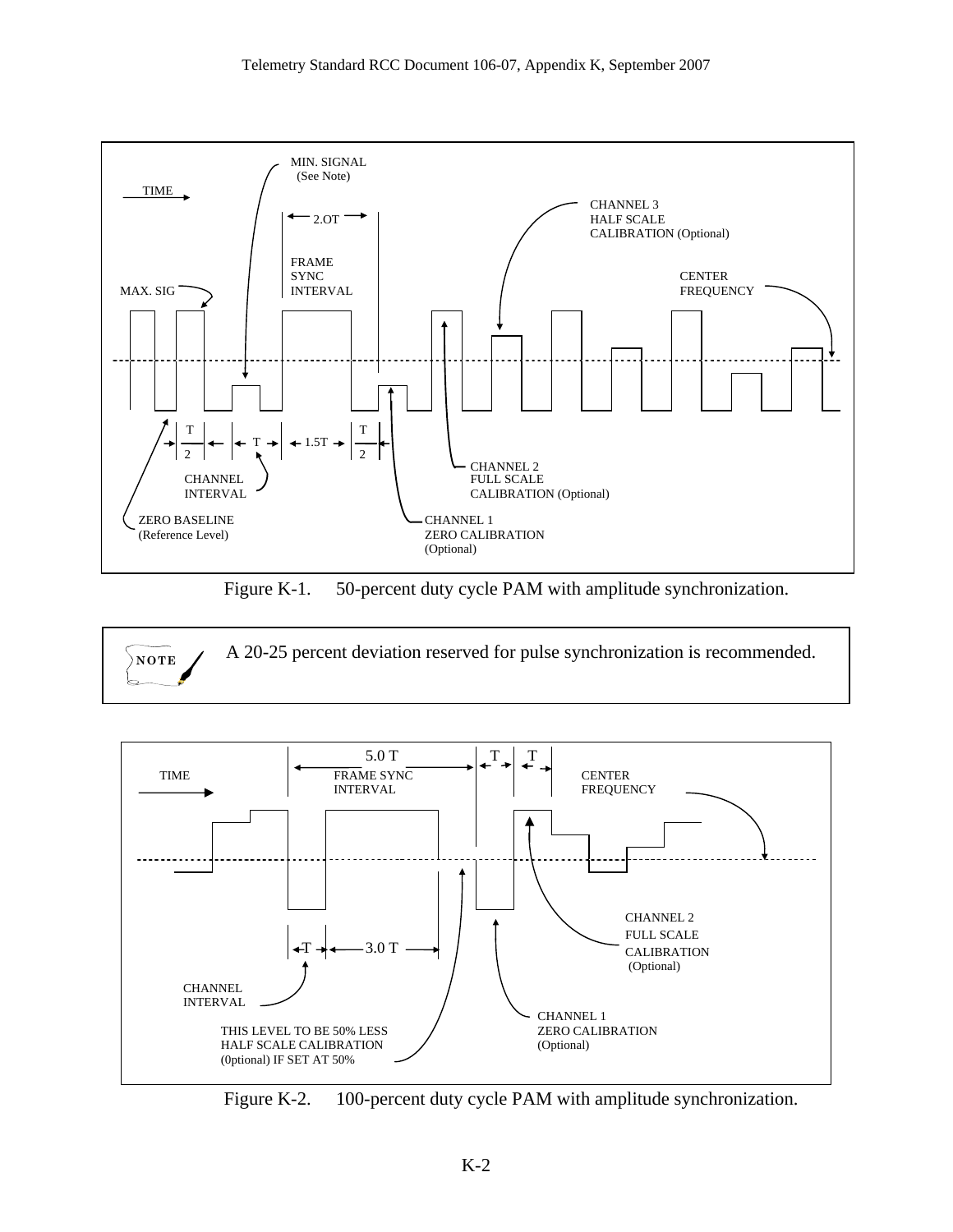<span id="page-4-0"></span>2.3.2 One Hundred Percent Duty Cycle (NRZ-PAM). The synchronization pattern is in the order given: zero level for a period of T, full-scale amplitude for a period of 3T, and a level not exceeding 50-percent full-scale amplitude for a period  $T$  (see Figure [K-2](#page-3-0)).

2.4 Maximum Pulse Rate. The maximum pulse rate should not be greater than that permitted by the following subparagraphs.

2.4.1 PAM/FM/FM. The reciprocal of the shortest interval between transitions in the PAM pulse train shall not be greater than one-fifth of the total (peak-to-peak) deviation specified in Chapter 3 (Table 3-1A, Table 3-1B, and Table 3-1C) for the FM subcarrier selected.

2.4.2 PAM/FM. The reciprocal of the shortest interval between transitions in the PAM pulse train shall be limited by whichever is the narrower of the following:

2.4.2.1 One-half of the 3-dB frequency of the premodulation filter when employed.

2.4.2.2 One-fifth of the intermediate frequency (IF) bandwidth (3 dB points) selected from the IF bandwidths listed in Chapter 2, Table 2-2.

## **3.0 Frame and Pulse Rate**

The frame and pulse parameters listed below may be used in any combination:

- a minimum rate of 0.125 frames per second, and
- a maximum pulse rate as specified in subparagraph 2.1.4.

3.1 Long Term Accuracy and Stability. During a measured period of desired data, the time between the occurrence of corresponding points in any two successive frame synchronization intervals should not differ from the reciprocal of the specified nominal frame rate by more than 5 percent of the nominal period.

3.2 Short Term Stability. During a measured period (P), containing 1000-channel intervals, the time between the start of any two successive channel intervals (synchronization intervals excepted) should not differ from the average channel interval established by the formula

$$
T_{avg} = \frac{P}{1000}
$$

by more than 1 percent of the average interval.

3.3 Multiple and Submultiple Sampling Rates. Data multiplexing at sampling rates which are multiples and submultiples of the frame rate is permissible.